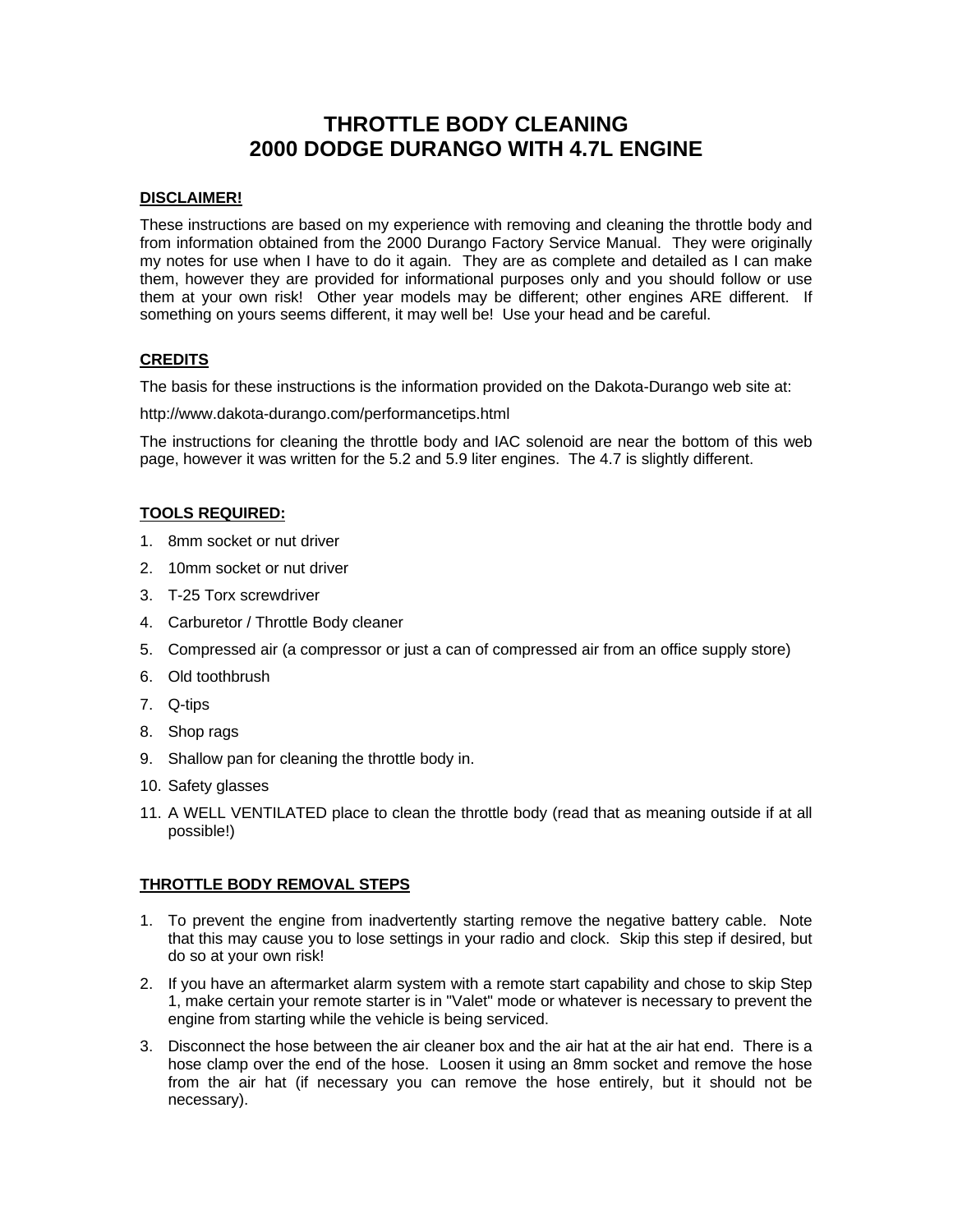- 4. Remove the air hat from the throttle body.
	- a) There are two 10mm bolts that need to be removed, one on the right side of the engine (your left as you face it) pointed horizontally across the engine, and another 10mm bolt on the left side of the engine going vertically down. Both bolts go into brackets on the intake manifold.
	- b) There is also a hose clamp that clamps the air hat to the throttle body. It has an 8mm bolt on it. Loosen the hose clamp, and the air hat will slide off the throttle body. You may have to twist slightly since there is a rubber gasket on the mouth of the air hat.
- 5. Disconnect the throttle linkage. There are apparently at least two variants.
	- a) The FSM shows one with an egg-shaped cable end going into the side of a bell crank. To remove this one open the throttle by hand and slide the connector off of the FRONT of the bellcrank stem. DO NOT try to pry it off sideways or you may break the bellcrank.
	- b) My Durango has a cable that runs over the top of the bellcrank, and the cable has a barrel-shaped end. To remove this one open the throttle by hand, and rotate the cable toward the front of the engine. There is a slot in the bellcrank and when the slot is aligned with the cable it can be slid out the side of the bellcrank.
- 4. Disconnect the cruise control cable. Open the throttle by hand, and slide the end of the cable forward to disengage it from the bellcrank. DO NOT try to pry it off sideways or you may break the bellcrank.
- 5. Disconnect the vacuum line to the PCV valve. This line is on the left side of the throttle body (the right side as you face the engine), and is the only vacuum line on the throttle body. It will twist off.
- 6. Disconnect the electrical connectors for the IAC (Idle Air Control) motor and the TPS (Throttle Position Sensor). Both of them have a tab on top that must be depressed to disconnect the connector. The MAP (Manifold Air Pressure) for the 4.7L engine is not on the throttle body, it is on the intake manifold so there are only two sensors.
- 7. Remove three 8mm bolts connecting the throttle body to the intake manifold.
- 8. Remove the throttle body from the intake manifold. Do not lose or damage the large "O-ring" between the throttle body and intake manifold (I use "O-ring" because that's what it says in the FSM, but in actuality it's an odd-shaped generally rectangular seal.)
- 9. Cover the intake manifold opening with a shop rag to prevent anything from falling into it. Don't stuff the rag down into the intake manifold, just drape it over the opening. That way you can't forget to remove it when you replace the throttle body.

#### **DISASSEMBLY AND CLEANING**

- 1. There are two sensors on the throttle body. The TPS (Throttle Position Sensor) is toward the front, and up toward the top of the throttle body. It does not need to be removed to clean the throttle body assembly. If you do remove it take careful note of where the shaft of the throttle blade fits into the TPS and be sure to reinstall it the same way.
- 2. The IAC motor is at the rear bottom of the throttle body and is held on with two T-25 Torx screws.
	- a) Take note of which side of the electrical connector for the IAC motor is on top so you can reinstall it the same way.
	- b) Remove the IAC motor from the throttle body. The IAC motor has a long plunger that goes down into a passage in the throttle body. This passage, and the shaft itself, tend to accumulate a lot of combustion residue and as such the IAC motor may seem to be stuck. (mine was so gummed up it made a sucking sound when I pulled it out!) If the IAC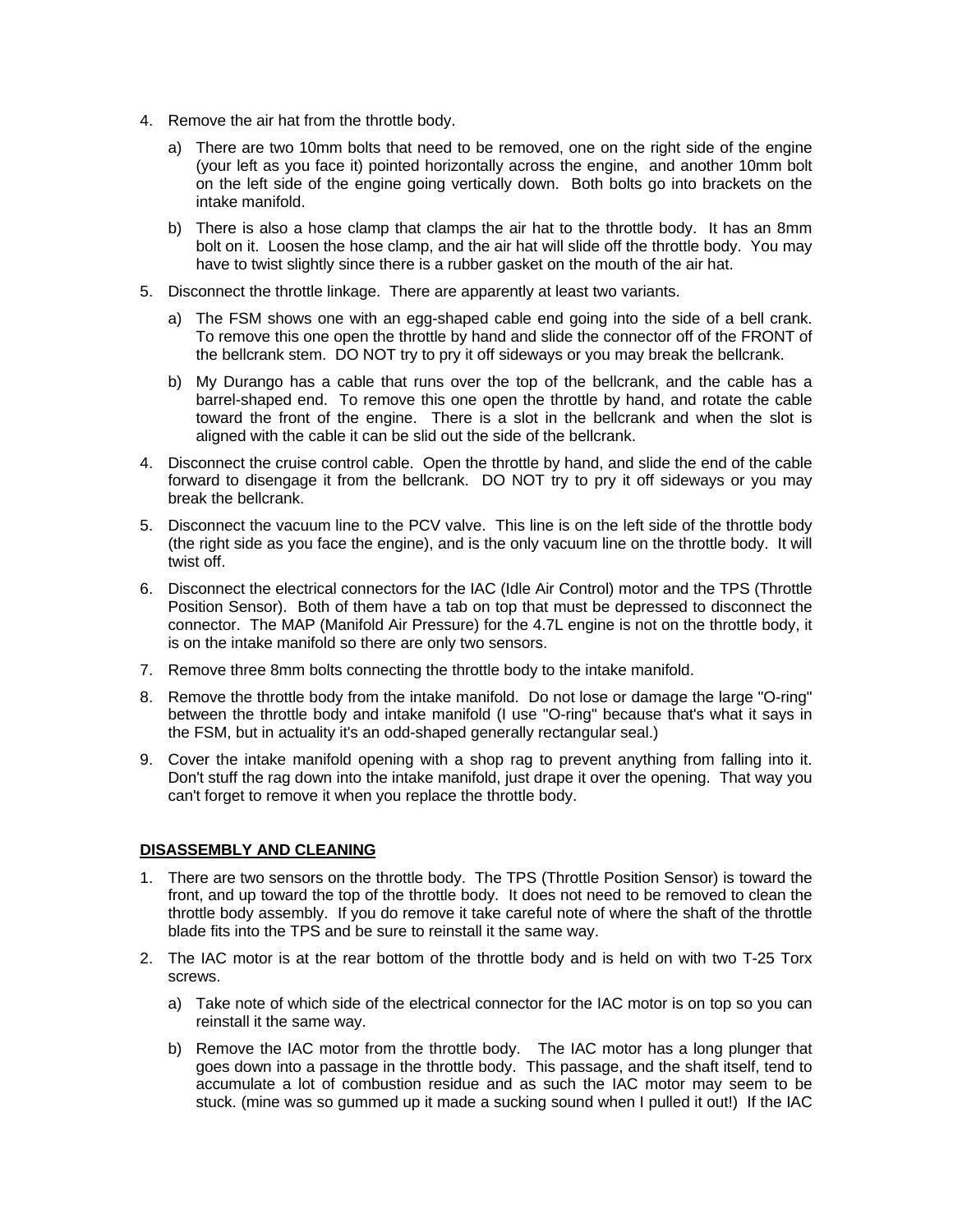motor does not pull out of the throttle body easily, DO NOT force it. You can reach a finger into the hole in the throttle body at the end of the plunger and push to assist in removal of the IAC. The IAC motor can be broken if you are not careful.

- c) Once the IAC motor is off the throttle body be careful not to drop it since that would most likely damage it.
- d) Also be careful not to lose the O-ring that fits between it and the throttle body or get any cleaner on the O-ring that would damage it.
- 3. Take the throttle body outside or into a WELL ventilated area. The fumes from carb/TB cleaner are very strong, and very flammable. It is best to do the cleaning outside. Also be sure to wear safety glasses. Blasting spray cleaner into the cracks and crevices of the throttle body can cause it to splash back in your face. If this happens follow the recommendations on the container, but at the very least flush your eyes thoroughly with running water!
- 4. Put the throttle body in a pan and thoroughly spray it with cleaner.
	- a) Open the throttle blade by hand so the entire bore of the throttle body gets cleaned.
	- b) Pay special attention to the IAC passage as it tends to get heavy deposits in it.
	- c) Use an old toothbrush on heavy deposits, but do not scrub hard. Use Q-tips as necessary but be sure not to leave any cotton residue in the throttle body. Just a little brushing is usually all that is necessary and the deposits will dissolve.
	- d) Let the cleaner soak for a minute or so then blow the throttle body out with compressed air. Finish by removing any deposits from the cleaner with a shop rag.
- 5. If the throttle body is not completely clean repeat step 4.
- 6. Carefully clean the IAC motor plunger with carb/TB cleaner.
	- a) Point the plunger downward so that residue will run off into the pan instead of running into the motor itself.
	- b) Use a toothbrush or Q-tips as necessary, but be careful and do not use undue force.
	- c) Support the plunger while cleaning by laying it along a finger (yes it's nasty and it isn't good for your skin but you can wash your hands later and use some hand cream, and it's cheaper than buying a new IAC stepper motor).
	- d) Be careful! DO NOT twist on the IAC motor shaft or you will damage it. DO NOT drop the IAC motor or you will damage it.

#### **REASSEMBLY**

- 1. Before reassembling the throttle body look one more time to insure that there is no lint or other reside left inside.
	- a) Blow it out thoroughly with compressed air.
	- b) Make sure the throttle body is dry of cleaner and moisture.
	- c) Remember that anything left in the throttle body is going to get pulled straight into your engine.
- 2. Make sure that the mating surface where the IAC plunger seats on the throttle body is clean and free of debris.
- 3. Reinstall the IAC motor on the throttle body using the original T-25 Torx screws. Make sure that the O-ring is properly seated between the body of the IAC motor and the throttle body.